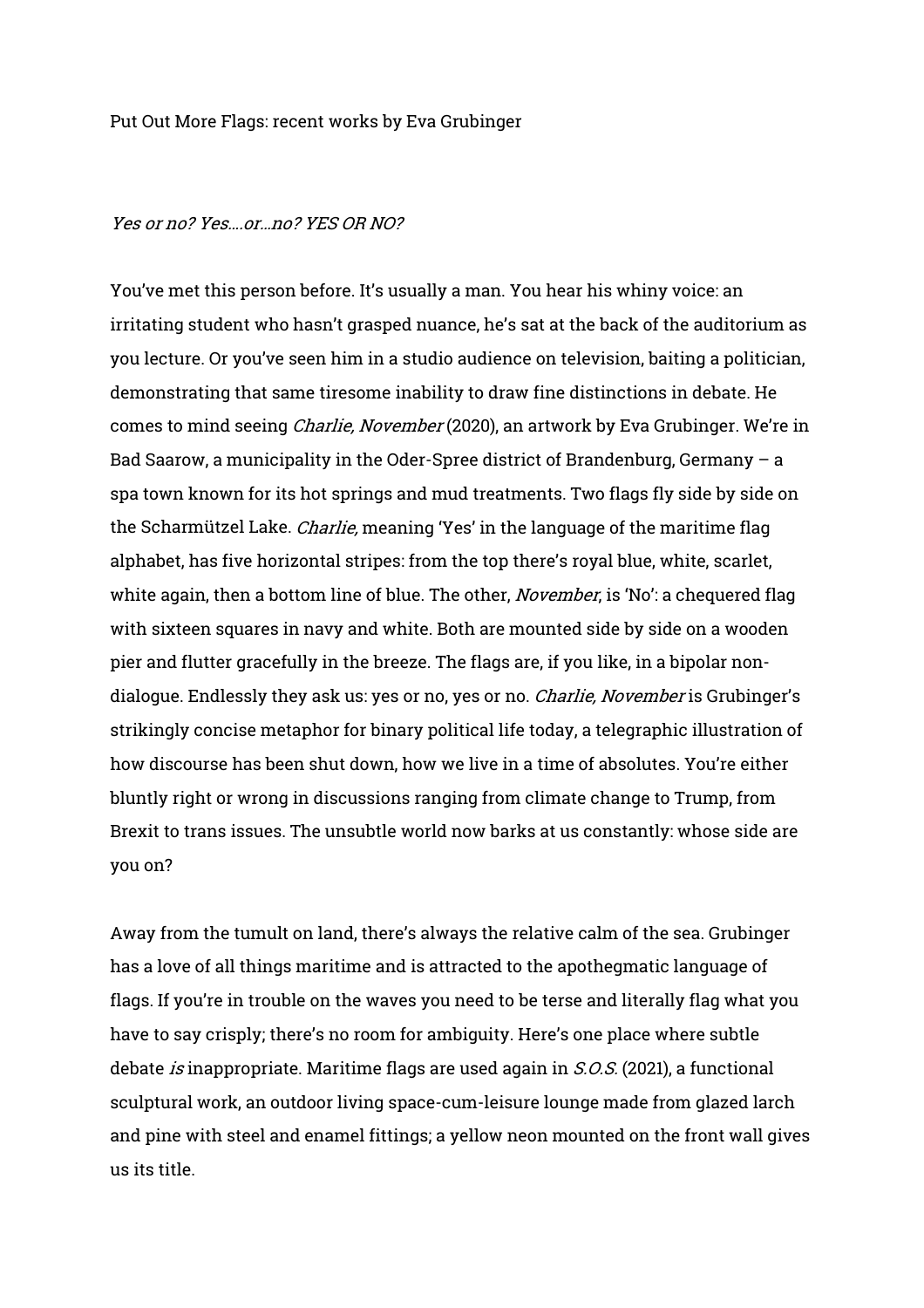This landlocked cabin is also a bar serving drinks. The painted flag designs that line the back walls are a vexillophile's dream. They could easily function as wonderfully laconic cries for help, pithy heraldic quips that guests might point to if caring for the deeply inebriated; blazons for the blitzed. Sensing that a fellow drinker is now three sheets to the wind (one of many phrases that link alcohol and the sea), you might finger the quarterly gules meaning You are running into danger. If they're utterly legless, there's a red diamond lozenge on an argent background that cries I am disabled: communicate with me. One step beyond sees you dealing with the incipiently comatose, so you should run up the flag with three rectangles, an inescutcheon gules within a fimbriated argent itself inside an azure border, demanding I require medical assistance.

If, on the other hand, the night is going well and you crave, *a la* Abba, a man after midnight, you might point to the vertical bars of alternating yellow and blue  $-$  a paly of  $six - that requests *I require a pilot*, a silent variant of 'Gimmel' Gimmel' Gimmel'$ (Tastefully, the primary-coloured saltire that asks *I require a tug* is absent.) If you've dumped your partner, those two conjoined triangles next along (per bend) in yellow and red mean Man overboard. And lastly, if someone has overdone the stimulants, we might run up three horizontal bars of azure and argent which, together, scream I am on fire and have dangerous cargo on board: keep well clear of me.

We need to behave better: if at first you don't succeed, you must try, try and try again. Grubinger's works are highly crafted – her works value skill and precision engineering. They argue that practice makes perfect. Trying to do the right thing in this world can be difficult and mastery doesn't come easy – even acts of courage or kindness can be easily misconstrued. Advertise your generosity by flagging it up online and you'll be promptly accused of virtue signaling. Is there any hope for us? Grubinger would arque there is, with her public work *Elpis* (2020).

In Greek mythology Elpis was the spirit of hope, a young woman carrying flowers or a cornucopia in her hands. Elpis was the last spirit in Pandora's jar and thus hope remains an eternal possibility, even if the lid on the jar is replaced. We may, if we're lucky, get it right in the end. As a teenager talking with my father and a daft uncle I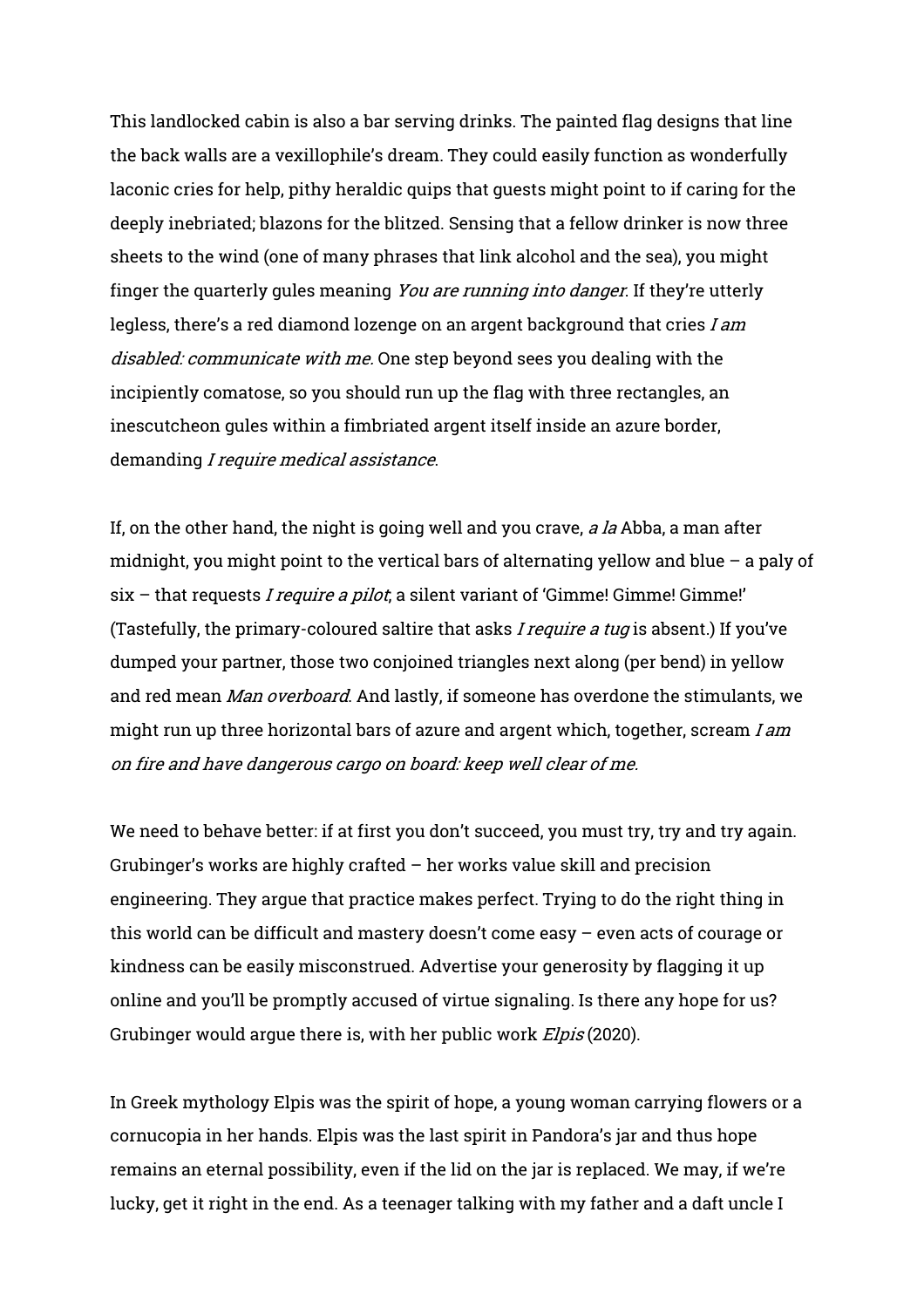thought I'd use the word 'cornucopia' in a sentence. The pair fell about laughing (dad first) when I pronounced it 'corn-ooo-soap-ee-ah'. Promptly corrected, I now know how to say it; so, yes, there's always hope. (But not for my uncle: he didn't even know what 'cornucopia' meant. Bastard.)

Elpis is a painted steel construction, a grey column eight metres high, snared with four oval rings in a contrapposto arrangement, their inside linings coloured variously in red, green and yellow, the latter suggesting a slice of boiled egg. These rings are caught on the column as with a game of deck quoits – more maritime referencing – four hoops thrown at a target shaped like a raised peg. (Said peg or spike is sometimes called a hob, a molt or a pin.) Several other rings lie on the ground: they have missed their target, failures, like mispronunciations. Get it right next time, with a bit of luck, a bit of hope and  $-$  hoopla!  $-$  the game is won.

Elpis is a site-specific work for Munich city centre, located near a school and the Lenbachhaus, today the home to many art masterpieces. The museum owns paintings by the Blue Rider group and the New Objectivity movement, represented by artists like Rudolf Schlichter and Christian Schad. Many of their works were confiscated by the Nazis and labeled as 'degenerate'. Today the Lenbachhaus is one of the centres of provenance research that finds solutions to the proper ownership of artworks stolen by Third Reich functionaries. *Elpis* thus stands by an educational establishment as a symbol of renewal in a new age where modern Germany is contrite, where the people have recognised that what happened with Hitler must never happen again.

Of course, denazification did not rid the world of greed. At the time of writing, Vladimir Putin, the rapacious leader of Russia, accuses others of being Nazis as he and his cronies plunder billions. The UK has just seized its first Russian superyacht, the 192 foot, £38 million Phi with an 'infinite wine cellar' as part of the fittings. Cassandra-like voices like Grubinger's have been highlighting such greed for some while: her work Malady of the Infinite (2019) is entirely apposite to our times.

Artists crave pertinence and prophetic works are a clear marker of success. Grubinger's giant sculpture *Malady of the Infinite* couldn't be truer to the current